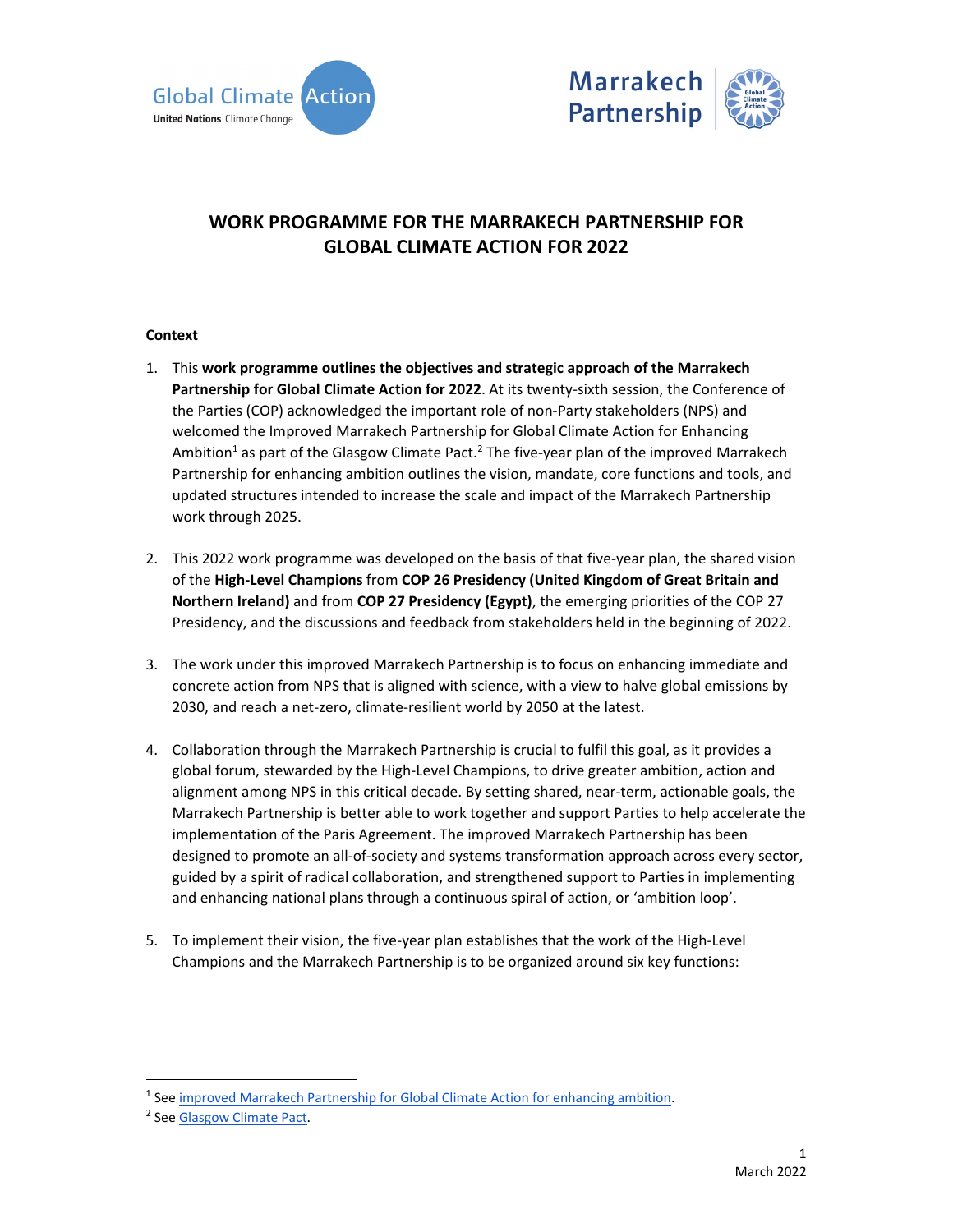



- a. Mobilizing and aligning NPS towards credible, transparent, science‐based goals that maximize ambition;
- b. Supporting NPS to drive systems transformation around sector pathways with actionable short‐, medium‐ and long‐term milestones that facilitate all stakeholders working collaboratively across sectors and value‐chains toward a shared vision;
- c. Strengthening collaboration between national governments and NPS by identifying opportunities where climate action from NPS encourages and/or helps to create the conditions for national governments to enhance ambition and accelerate implementation, facilitating the "ambition loop";
- d. Broadening and deepening engagement globally, with a particular focus on developing country stakeholders to encourage action, highlight opportunities and identify the solutions most appropriate for their context;
- e. Tracking progress and enhancing the transparency and credibility of NPS action to build confidence and a shared understanding of the overall state of systems transformation and game‐changing solutions to inform and accelerate action;
- f. Building a shared narrative for the decisive decade of climate action to understand the overall direction of travel and inspire further action.
- 6. To foster deep collaboration and an inclusive and ambitious ecosystem, the plan for the improved Marrakech Partnership lays out the following guiding principles for the work of the Marrakech Partnership:
	- a. Commit to accelerating action above all else: recognizing driving action, increasing ambition and delivering impact is the core purpose of our work;
	- b. Build on the significant progress to date: both inside and outside the community;
	- c. Be driven by science: uniting behind the science, which acts as an anchor for the work;
	- d. Celebrate unique strengths: making the most of support team capacity and partner expertise;
	- e. Be open and generous: working collaboratively, transparently and open to respectful challenges.

# **Priorities, strategic enablers and success indicators**

#### *Introduction*

7. Taking into account the context described above, the progress made at COP 26, and what is still needed to achieve the goals of the Paris Agreement, four priority areas for the Marrakech Partnership have been set along with four strategic enablers, which have been identified as critical to delivering those priorities in the year ahead.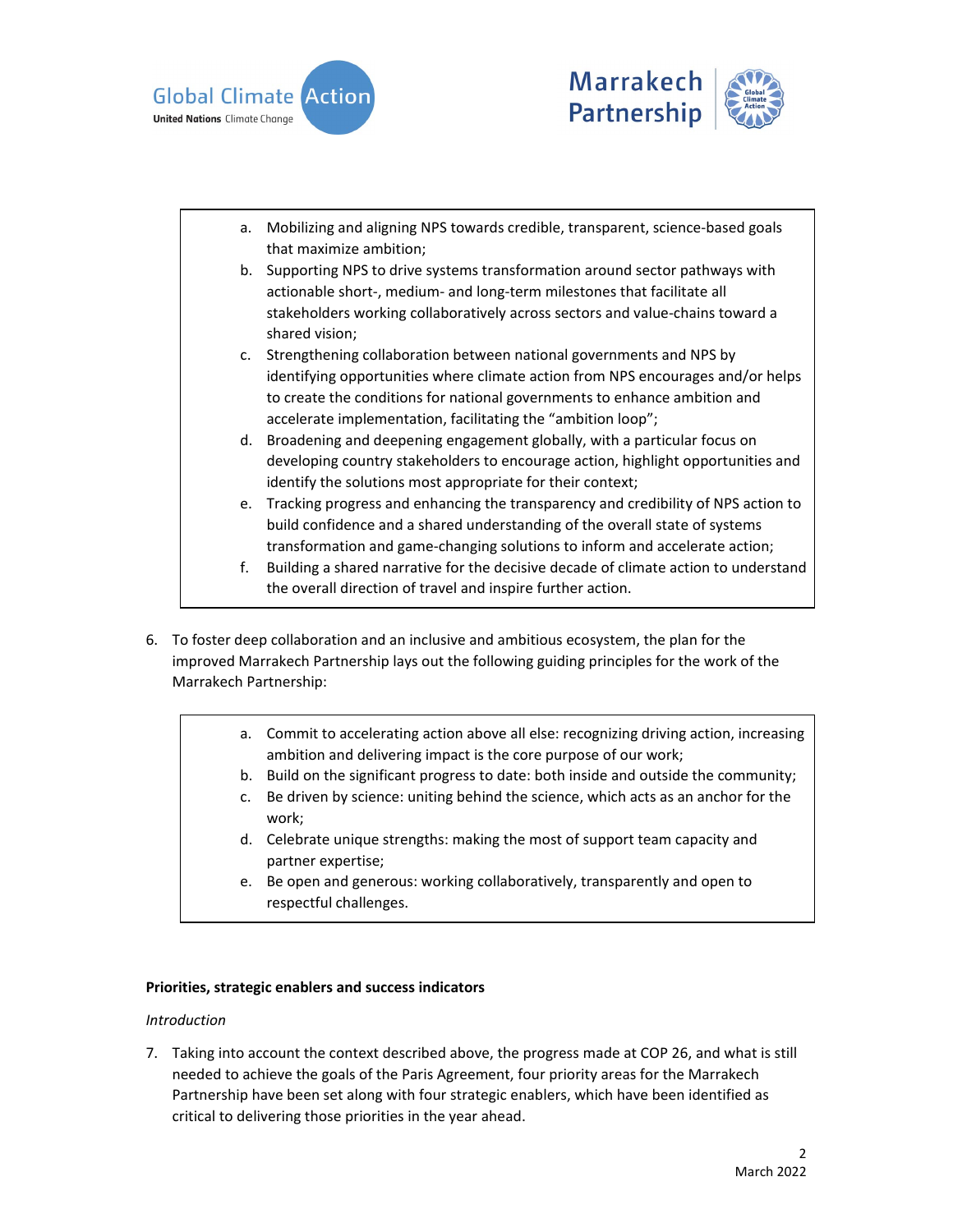



- 8. The **priorities for 2022** are: Strengthening and Mainstreaming Resilience, Increasing Finance for Climate Action, Accelerating Action, and Building Credibility and Trust.
- 9. The **strategic enablers for 2022** to ensure the impact of the unique platform to drive action is maximized are: Tracking Progress, Radical Collaboration, Regionalization (including broadening and deepening engagement globally with a particular focus on developing country stakeholders), and Narrative.
- 10. As called for in the five‐year plan, an initial set of **success indicators** was identified for each priority area. This intends to help the Marrakech Partnership stakeholders have a clear and shared understanding of how their work together is progressing. Reporting against these quantitative indicators will be included in the Champions' achievement documents and made publicly available.

*Priorities for collective work of the Marrakech Partnership in 2022 and their success indicators* 

#### a) **Strengthen and mainstream resilience** by:

- i. Strengthening the Race to Resilience: continuing to grow participation in the campaign, supporting NPS to take action on their commitments and report progress for the first time against the metrics by partners, showcasing impact and scalability of leading resilience initiatives and increasing resilience financing;
- ii. Mainstreaming climate resilience: continuing to elevate resilience messaging in overall shared narratives, deepening engagement with resilience linked stakeholders, strengthening systems transformation tools and activities, with focus on development and dissemination of environmentally sound technologies fit and relevant to the local environment, in order to build the resilience of rural, urban and coastal communities;
- iii. Addressing loss and damage: identifying actions by NPS to address loss and damage including support, knowledge‐sharing through the Santiago Network.
- b) **Finance climate action** with a focus on:
	- i. Net-zero implementation: supporting NPS to set and implement robust near-term targets, incorporating sectoral pathways utilising best practice transition plans and portfolio alignment metrics;
	- ii. Mobilization of capital to emerging markets and developing economies across the themes of mitigation, adaptation, considering impacts, building equity and using the best available science: working to drive alignment and synergy among mobilizations by clarifying the overall green finance architecture needs and landscape, supporting private sector engagement in country platforms and catalytic initiatives, and establishing GFANZ regional networks in Africa and Asia;
	- iii. Public policy engagement: working with NPS to support ambitious climate policies at national and global level to strengthen the enabling environment for zero carbon and resilient investment, including calling for policies supporting mandatory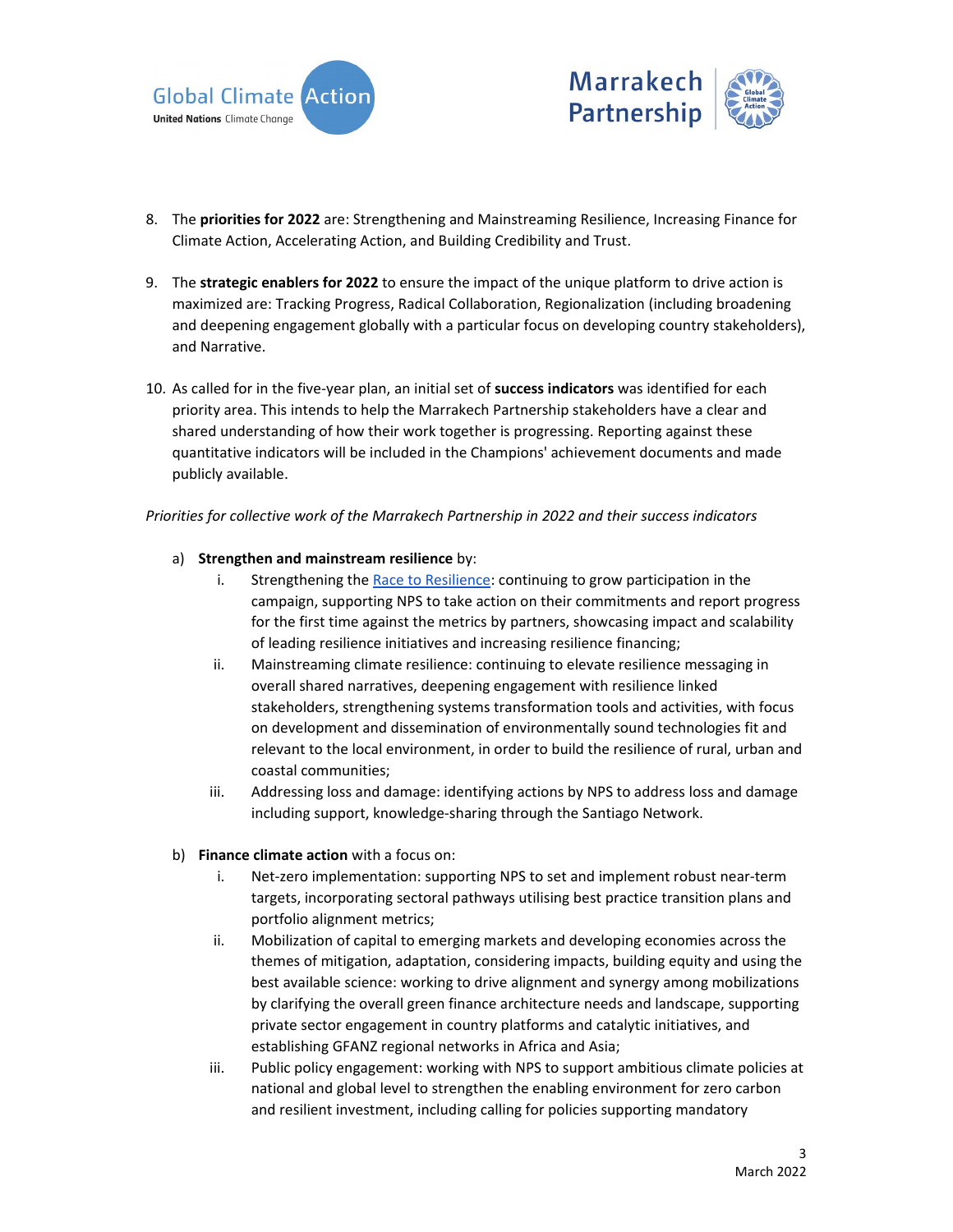



reporting of climate risk, mandatory net zero transition plans and supporting ambitious climate policy in multilateral fora and from the International Public Finance Institutions;

- iv. Financing resilience: including improved climate risk assessment, supporting private sector engagement in resilience focused catalytic initiatives, and piloting innovative solutions to address risk, the protection gap and loss and damage;
- v. Financing nature: including supporting more financial institutions to make and follow through on plans to eliminate agricultural commodities-driven deforestation, scale up financing for nature‐based solutions, and support ambitious policies to further incentivize nature conservation and restoration.

#### c) **Accelerate immediate action** by:

- i. Translating Race to Zero campaign members' pledges into clear plans and meaningful action with progress reporting: working with partners to ensure they are able to support and track progress of members towards net zero; setting expectations for planning and publishing of progress; spotlighting early adopters;
- ii. Delivering tangible progress towards the 2030 Breakthrough Outcomes through coordinated action across real economy sector value chains: supporting partners to ensure all sectors reach breakthrough ambition by COP 27; increasing convergence on outcome goals among key stakeholders; establishing interim goals and tracking for a just and equitable transition;
- iii. Incorporating NPS actions into the systems transformation tools and activities (e.g. Climate Action Pathways) that will increase the resilience of urban, rural and coastal communities from climate shocks and stresses by 2030: establishing goals within sectors that align with the global 2030 target of making four billion people more resilient; increasing co-operation between states and NPS on sector resilience plans.

# d) **Building credibility and trust** in non‐Party stakeholders' action:

- i. Strengthening the guidance and accountability of the global campaigns: clarifying tracking and reporting processes and establishing public inquiry mechanisms and clear, transparent standards, publishing strengthened and clarified criteria documents for Race to Zero; publishing progress reporting on impact of Race to Zero campaign;
- ii. Contributing to the call of the United Nations Secretary‐General Expert Group on Net Zero: sharing the outcomes of the third criteria consultation process, a report on progress from Race to Zero members as well as all the efforts to strengthen the data tracking systems;
- iii. Building a culture of accountability and trust through relationships: collecting and integrating the perspectives of key stakeholders to strengthen the campaigns and make them more clearly accountable; ensuring that diverse stakeholders from underrepresented regions and groups are accounted for;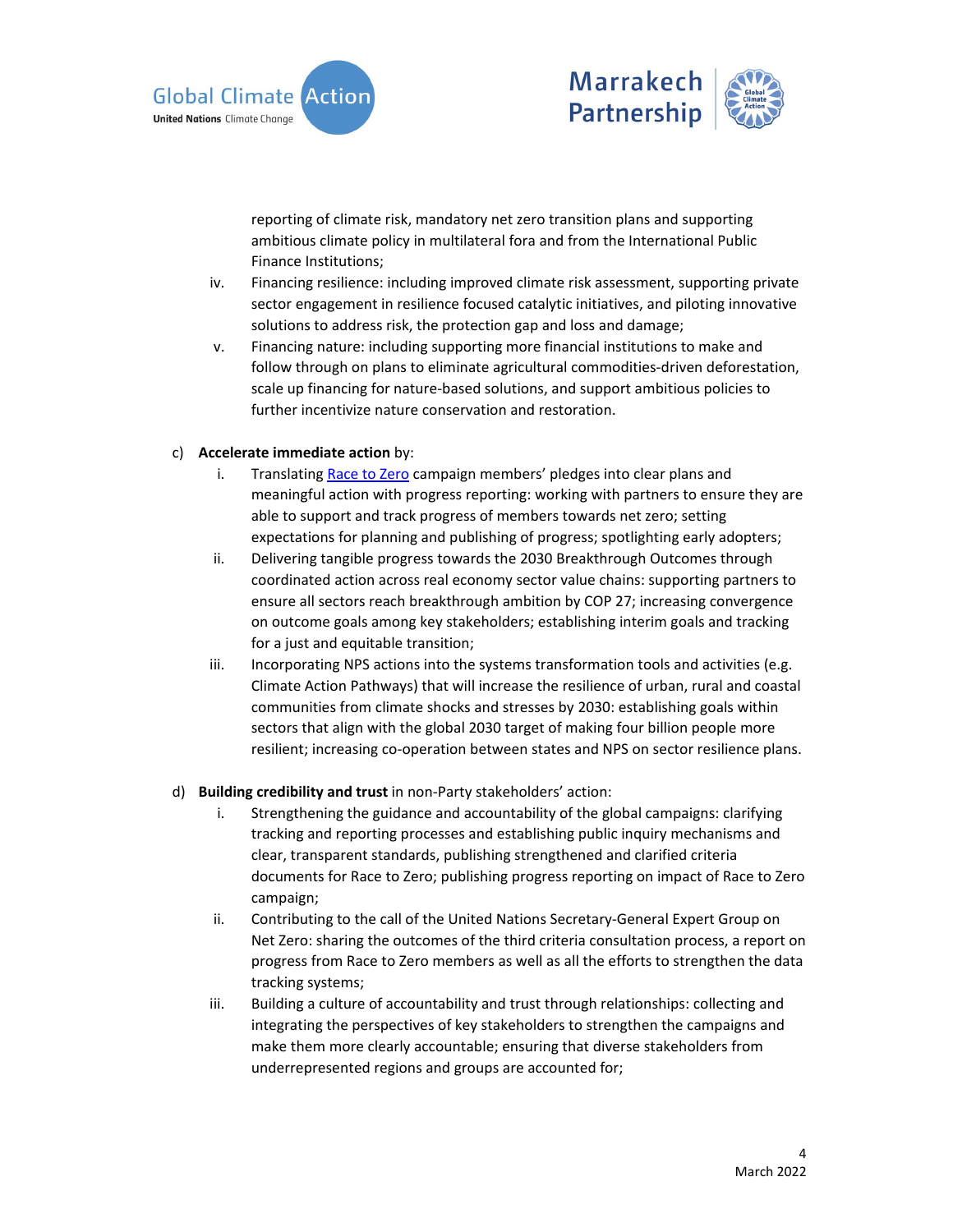



iv. Moving from voluntary commitments towards regulation for net zero: accelerating the pathway to regulation by strengthening the partnerships with the International Organization for Standardization to launch a pathway to regulation.

## *Strategic enablers for 2022*

## a) **Tracking progress:**

- i. Building a transparent, comprehensive tracking infrastructure with partners: identifying, converging and strengthening data sources and providers of assessment analysis that can be used to track campaign members' commitments and progress; and track the state of sectoral transition across each sector;
- ii. Facilitating impactful NPS input to key moments: synthesising key trends and forward‐looking opportunities for climate action to inform the High‐Level Event on global climate action, the global stocktake (GST) and other key moments at COP 27, including through the annual Yearbook of Global Climate Action.

## b) **Radically collaborating:**

- i. Strengthening collaboration between national governments and NPS in key regions: mobilization of NPS in support of ambitious climate policy; supporting delivery of interventions at key moments to activate the ambition loop in specific countries; deepening connections with local partners and networks in under‐represented regions; supporting development of robust transparency and accountability measures; demonstrating the value of tools such as the Climate Action Pathways and the 2030 Breakthroughs as a source of opportunities for governments to consider in the context of their ongoing NDC updates and implementation;
- ii. Delivering the ambition loop through radical and inclusive collaboration: providing platform for diverse global voices to be heard and for different ideas and views to be shared and understood so as to inform our work and develop holistic solutions together;
- iii. Building and maintaining deep trusted relationship with organizations working on NPS climate action, including Marrakech Partnership stakeholders: ensuring strategic alignment, coordination and empowerment of partners, designing campaigns to build on existing networks and initiatives including the Alliances for Climate Action (ACA), cultivating a diverse network that allows diverse global voices and ideas to inform climate action, and ensuring high quality information sharing;
- iv. Supporting the global stocktake: facilitating NPS inputs and engagement in the global stocktake (collection, preparation and assessment); contributing to a successful and action‐oriented GST outcome by providing guidance and enabling coalitions, initiatives and NPS in developing economies and at the regional level; inputting to and convening dialogues with NPS to assist in crystallising key messages with respect to sectoral progress, trends, solutions and forward‐looking opportunities for enhanced action and help set the stage for the technical dialogues;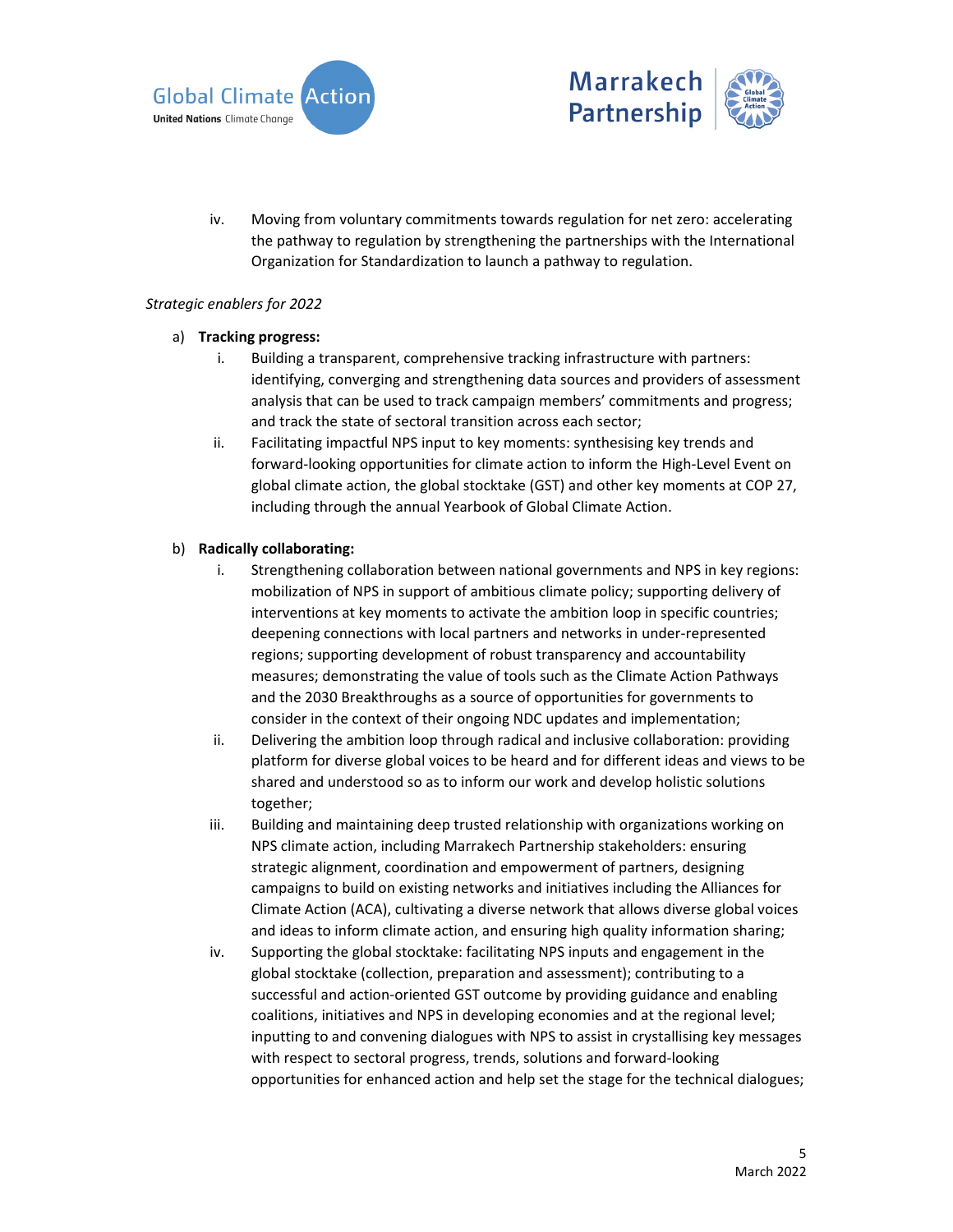



v. COP 27 engagement: ensuring architecture of engagement between national governments and NPS during the COP will be adapted appropriately to drive ambition, implementation and systems transformation in line with the vision of the incoming COP Presidency and in coordination with the secretariat; highlighting the game‐changing solutions and evidence of transformation identified through scaling the Pathways and 2030 Breakthroughs throughout the year, launching new initiatives, making ambitious announcements and raising public awareness of what has been achieved and what remains to be done.

# c) **Regionalization**:

- i. Enhancing NPS participation in global campaigns from underrepresented regions in the Marrakech Partnership: actively pushing to increase campaign members from underrepresented regions with particular focus on Africa; landing specific system breakthroughs in under‐represented regions and bringing underrepresented countries into Glasgow Breakthroughs;
- ii. Providing regional focused climate action programme for NPS: executing programme of Africa‐specific initiatives around open waste burning, green hydrogen, cement and built environment, agriculture, youth and more;
- iii. Strengthening regional engagement with Marrakech Partnership stakeholders and establishing regional teams: including by building on existing networks of the UNFCCC Regional Collaboration Centres<sup>3</sup>, United Nations Regional Commissions, and development banks, increasing number of regional events that feature Pathways, campaigns or breakthrough agendas in least developing and middle income countries;
- iv. Strengthening presence at the Regional Climate Weeks<sup>4</sup>: broadening and deepening engagement of Marrakech Partnership, bringing new members into the global campaigns; refining the Pathways and 2030 Breakthroughs taking into account regional perspectives, and catalysing support for developing economies.

#### d) **Building a shared narrative**:

- i. Converging narrative for the Marrakech Partnership: establishing the role of NPS on loss and damage, advancing what credible, accelerated action looks like and holding all actors to account, advocating for what it will take to mobilise finance to emerging markets and developing countries, mainstreaming resilience within broader climate narrative; consolidating nature's place in the race;
- ii. Positioning the Marrakech Partnership as the main framework and at the centre of climate action for NPS under UNFCCC: articulating the importance of NPS action and the criticality of a coordinated, comprehensive climate agenda; spotlighting successes and lighthouse initiatives that provide a rallying opportunity in the broader ecosystem;

<sup>&</sup>lt;sup>3</sup> UNFCCC Regional Collaboration Centres are currently hosted by Regional Partners in Dubai (WGEO); Bangkok (IGES); Kampala (EADB); Lomé (BOAD); Panama (UNEP) and St. Georges (WINDREF)

<sup>&</sup>lt;sup>4</sup> See <u>Regional Climate Weeks</u>